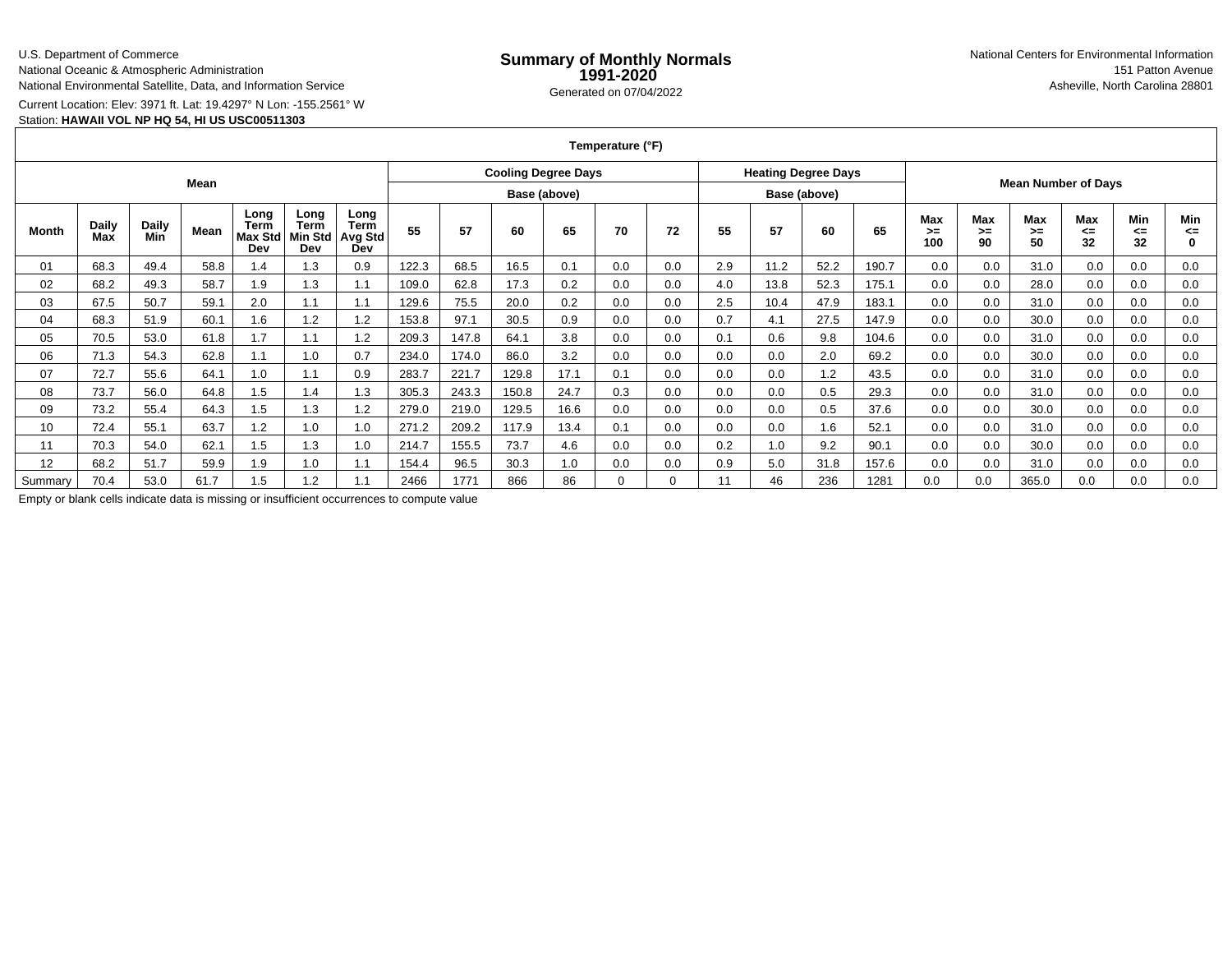U.S. Department of CommerceNational Oceanic & Atmospheric Administration

National Environmental Satellite, Data, and Information Service

e **Summary of Monthly Normals**<br> **1991-2020** 151 Patton Avenue **1991-2020** 1997-2020 Generated on 07/04/2022 Asheville, North Carolina 28801 National Centers for Environmental Information151 Patton Avenue

Current Location: Elev: 3971 ft. Lat: 19.4297° N Lon: -155.2561° W

Station: **HAWAII VOL NP HQ 54, HI US USC00511303**

## **Precipitation (in.)**

|              | <b>Totals</b> |           |           | $1.1$ GUPRANUH (III.)<br><b>Mean Number of Days</b> | Precipitation Probabilities<br>Probability that precipitation will be<br>equal to or less than<br>the indicated amount |       |                                                         |        |  |
|--------------|---------------|-----------|-----------|-----------------------------------------------------|------------------------------------------------------------------------------------------------------------------------|-------|---------------------------------------------------------|--------|--|
|              | <b>Means</b>  |           |           | <b>Daily Precipitation</b>                          |                                                                                                                        |       | <b>Monthly Precipitation<br/>vs. Probability Levels</b> |        |  |
| <b>Month</b> | Mean          | $>= 0.01$ | $>= 0.10$ | $>= 0.50$                                           | $>= 1.00$                                                                                                              | 0.25  | 0.50                                                    | 0.75   |  |
| 01           | 8.77          | 21.9      | 10.7      | 4.2                                                 | 2.4                                                                                                                    | 2.52  | 7.28                                                    | 13.19  |  |
| 02           | 8.15          | 20.4      | 9.6       | 4.1                                                 | 2.2                                                                                                                    | 1.86  | 5.07                                                    | 12.34  |  |
| 03           | 10.27         | 25.3      | 15.7      | 5.4                                                 | 3.0                                                                                                                    | 4.25  | 6.72                                                    | 14.17  |  |
| 04           | 9.16          | 26.3      | 17.1      | 5.6                                                 | 2.1                                                                                                                    | 6.17  | 8.14                                                    | 12.13  |  |
| 05           | 6.46          | 25.1      | 13.3      | 2.6                                                 | 0.9                                                                                                                    | 3.85  | 5.29                                                    | 8.37   |  |
| 06           | 5.10          | 25.4      | 14.2      | 2.4                                                 | 0.6                                                                                                                    | 3.30  | 4.71                                                    | 6.10   |  |
| 07           | 6.29          | 25.8      | 13.6      | 3.4                                                 | 1.2                                                                                                                    | 4.05  | 5.61                                                    | 7.65   |  |
| 08           | 5.91          | 25.3      | 12.2      | 3.1                                                 | 1.1                                                                                                                    | 3.16  | 5.18                                                    | 7.56   |  |
| 09           | 5.98          | 23.9      | 12.2      | 2.9                                                 | 1.0                                                                                                                    | 3.75  | 5.16                                                    | 7.19   |  |
| 10           | 8.19          | 24.5      | 13.2      | 4.0                                                 | 1.3                                                                                                                    | 4.93  | 7.33                                                    | 11.75  |  |
| 11           | 10.59         | 26.3      | 15.1      | 5.9                                                 | 2.7                                                                                                                    | 6.65  | 8.40                                                    | 11.98  |  |
| 12           | 11.37         | 25.0      | 15.0      | 6.4                                                 | 3.2                                                                                                                    | 6.77  | 9.85                                                    | 14.89  |  |
| Summary      | 96.24         | 295.2     | 161.9     | 50.0                                                | 21.7                                                                                                                   | 51.26 | 78.74                                                   | 127.32 |  |

Empty or blank cells indicate data is missing or insufficient occurrences to compute value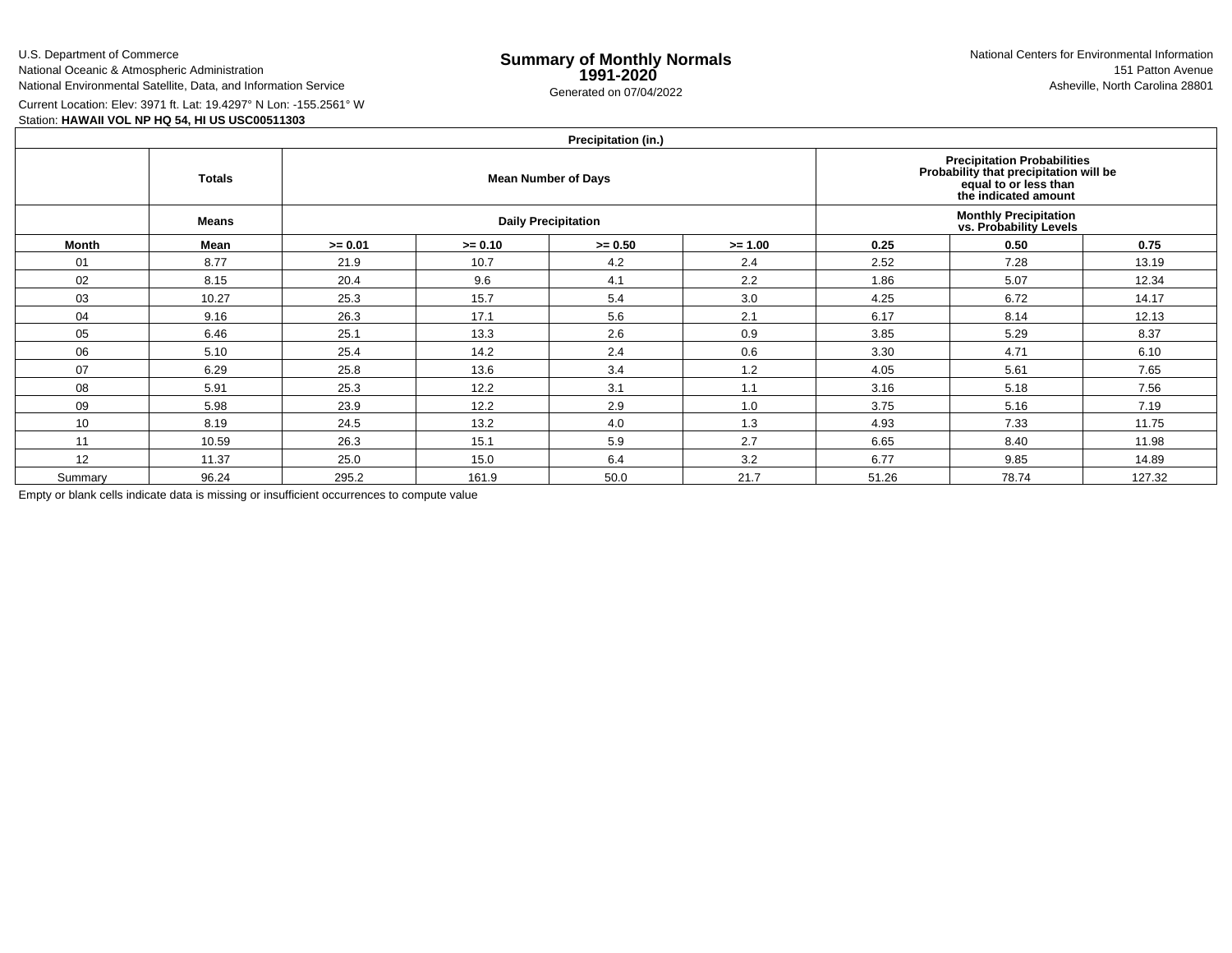U.S. Department of CommerceNational Oceanic & Atmospheric Administration

National Environmental Satellite, Data, and Information Service

e **Summary of Monthly Normals**<br> **1991-2020** 151 Patton Avenue **1991-2020** 1997-2020 Generated on 07/04/2022 Asheville, North Carolina 28801 National Centers for Environmental Information151 Patton Avenue

Current Location: Elev: 3971 ft. Lat: 19.4297° N Lon: -155.2561° W

Station: **HAWAII VOL NP HQ 54, HI US USC00511303**

|         | Snow (in.)       |      |     |                                                                                                          |                          |       |                                                                                                  |     |     |     |      |      |      |  |
|---------|------------------|------|-----|----------------------------------------------------------------------------------------------------------|--------------------------|-------|--------------------------------------------------------------------------------------------------|-----|-----|-----|------|------|------|--|
|         | <b>Totals</b>    |      |     | <b>Snow Probabilities</b><br>Probability that snow will be equal to<br>or less than the indicated amount |                          |       |                                                                                                  |     |     |     |      |      |      |  |
|         | <b>Means</b>     |      |     |                                                                                                          | Snow Depth >= Thresholds |       | Monthly Snow vs. Probability Levels<br>Values derived from the<br>incomplete gamma distribution. |     |     |     |      |      |      |  |
| Month   | Snowfall<br>Mean | 0.01 | 1.0 | 3.0                                                                                                      | 5.00                     | 10.00 |                                                                                                  | 3   | 5   | 10  | .25  | .50  | .75  |  |
| 01      | 0.00             | 0.0  | 0.0 | 0.0                                                                                                      | 0.0                      | 0.0   | 0.0                                                                                              | 0.0 | 0.0 | 0.0 | 0.00 | 0.00 | 0.00 |  |
| 02      | 0.00             | 0.0  | 0.0 | 0.0                                                                                                      | 0.0                      | 0.0   | 0.0                                                                                              | 0.0 | 0.0 | 0.0 | 0.00 | 0.00 | 0.00 |  |
| 03      | 0.00             | 0.0  | 0.0 | 0.0                                                                                                      | 0.0                      | 0.0   | 0.0                                                                                              | 0.0 | 0.0 | 0.0 | 0.00 | 0.00 | 0.00 |  |
| 04      | 0.00             | 0.0  | 0.0 | 0.0                                                                                                      | 0.0                      | 0.0   | 0.0                                                                                              | 0.0 | 0.0 | 0.0 | 0.00 | 0.00 | 0.00 |  |
| 05      | 0.00             | 0.0  | 0.0 | 0.0                                                                                                      | 0.0                      | 0.0   | 0.0                                                                                              | 0.0 | 0.0 | 0.0 | 0.00 | 0.00 | 0.00 |  |
| 06      | 0.00             | 0.0  | 0.0 | 0.0                                                                                                      | 0.0                      | 0.0   | 0.0                                                                                              | 0.0 | 0.0 | 0.0 | 0.00 | 0.00 | 0.00 |  |
| 07      | 0.00             | 0.0  | 0.0 | 0.0                                                                                                      | 0.0                      | 0.0   | 0.0                                                                                              | 0.0 | 0.0 | 0.0 | 0.00 | 0.00 | 0.00 |  |
| 08      | 0.00             | 0.0  | 0.0 | 0.0                                                                                                      | 0.0                      | 0.0   | 0.0                                                                                              | 0.0 | 0.0 | 0.0 | 0.00 | 0.00 | 0.00 |  |
| 09      | 0.00             | 0.0  | 0.0 | 0.0                                                                                                      | 0.0                      | 0.0   | 0.0                                                                                              | 0.0 | 0.0 | 0.0 | 0.00 | 0.00 | 0.00 |  |
| 10      | 0.00             | 0.0  | 0.0 | 0.0                                                                                                      | 0.0                      | 0.0   | 0.0                                                                                              | 0.0 | 0.0 | 0.0 | 0.00 | 0.00 | 0.00 |  |
| 11      | 0.00             | 0.0  | 0.0 | 0.0                                                                                                      | 0.0                      | 0.0   | 0.0                                                                                              | 0.0 | 0.0 | 0.0 | 0.00 | 0.00 | 0.00 |  |
| 12      | 0.00             | 0.0  | 0.0 | 0.0                                                                                                      | 0.0                      | 0.0   | 0.0                                                                                              | 0.0 | 0.0 | 0.0 | 0.00 | 0.00 | 0.00 |  |
| Summary | 0.0              | 0.0  | 0.0 | 0.0                                                                                                      | 0.0                      | 0.0   | 0.0                                                                                              | 0.0 | 0.0 | 0.0 | 0.0  | 0.0  | 0.0  |  |

Empty or blank cells indicate data is missing or insufficient occurrences to compute value